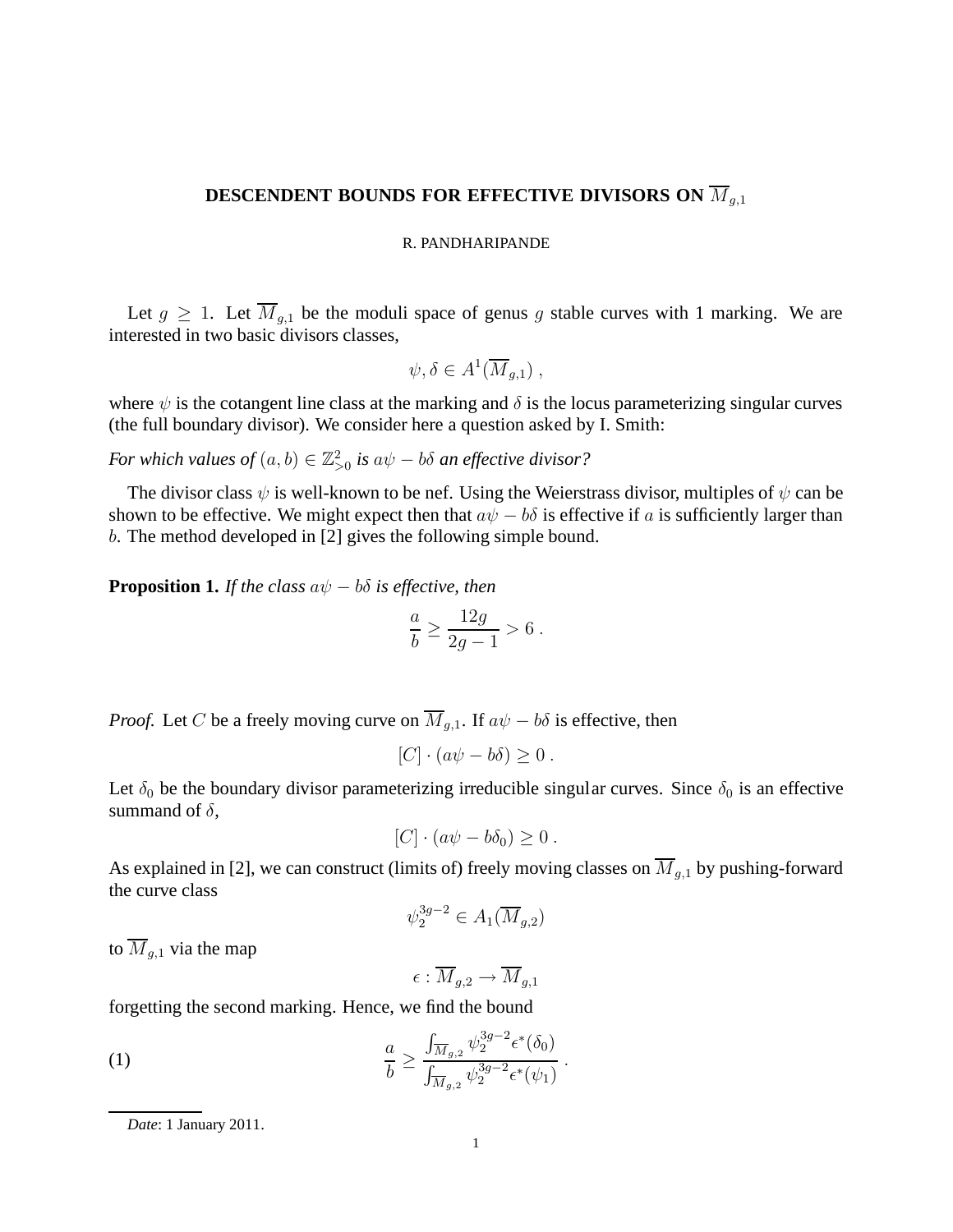#### 2 R. PANDHARIPANDE

We now calculate the integrals appearing on the right side of  $(1)$ . The numerator was essentially evaluated in [2]. The pull-back by  $\epsilon$  of  $\delta_0$  is simply  $\delta_0$  on  $\overline{M}_{g,2}$ . Using the normalization map of the irreducible divisor,

$$
\int_{\overline{M}_{g,2}} \psi_2^{3g-2} \epsilon^*(\delta_0) = \frac{1}{2} \int_{\overline{M}_{g-1,4}} \psi_2^{3g-2} = \frac{1}{2} \int_{\overline{M}_{g-1,1}} \psi_1^{3g-5}.
$$

The string equation is used in the last equality. The evaluation  $\int_{\overline{M}_{g-1,1}} \psi_1^{3g-5} = \frac{1}{(24)^{g-1}(g-1)!}$  is well-known. Hence

(2) 
$$
\int_{\overline{M}_{g,2}} \psi_2^{3g-2} \epsilon^*(\delta_0) = \frac{1}{2} \frac{1}{(24)^{g-1}(g-1)!}.
$$

The denominator on the right side of (1) is also easily computed:

$$
\int_{\overline{M}_{g,2}} \psi_2^{3g-2} \epsilon^* (\psi_1) = \int_{\overline{M}_{g,2}} \psi_2^{3g-2} (\psi_1 - \delta_{12})
$$
\n
$$
= \int_{\overline{M}_{g,2}} \psi_2^{3g-2} \psi_1
$$
\n
$$
= (2g - 2 + 1) \int_{\overline{M}_{g,*}} \psi_*^{3g-2}
$$
\n
$$
= \frac{2g - 1}{(24)^g g!}
$$

Taking the ratio with (2), we find

$$
\frac{a}{b} \ge \frac{\frac{1}{2} \frac{1}{(24)^{g-1}(g-1)!}}{\frac{2g-1}{(24)^{g}g!}} = \frac{12g}{2g-1}.
$$

Of course, the latter approaches 6 from above as q tend to  $\infty$ .

We now look briefly at the existence issue. To start, let  $g$  be odd. The Brill-Noether locus of curves in  $M_g$  which carry a  $g_d^1$  for  $2d = g + 1$  is a divisor. Taking the closure and pulling-back to  $\overline{M}_{q,1}$  yields the Brill-Noether class<sup>1</sup>

(3) 
$$
B = (g+3)\lambda - \left(\frac{g+1}{6}\right)\delta_0 - \sum_{i=1}^{g-1} i(g-i)\delta_i.
$$

Here,  $\lambda$  is the first Chern class of the Hodge bundle, and  $\delta_i$  is the boundary divisor parametrizing reducible curves with the marking 1 on a component of genus  $i$ . Another basic effective class is the Weierstrass divisor

(4) 
$$
W = -\lambda + \begin{pmatrix} g+1 \\ 2 \end{pmatrix} \psi - \sum_{i=1}^{g-1} \begin{pmatrix} g-i+1 \\ 2 \end{pmatrix} \delta_i,
$$

<sup>&</sup>lt;sup>1</sup>The formulas for B and W, calculated via the moduli space of admissible covers [1] (and by earlier methods of S. Diaz), were communicated to the author by G. Farkas. In fact, the whole paragraph was communicated by Farkas.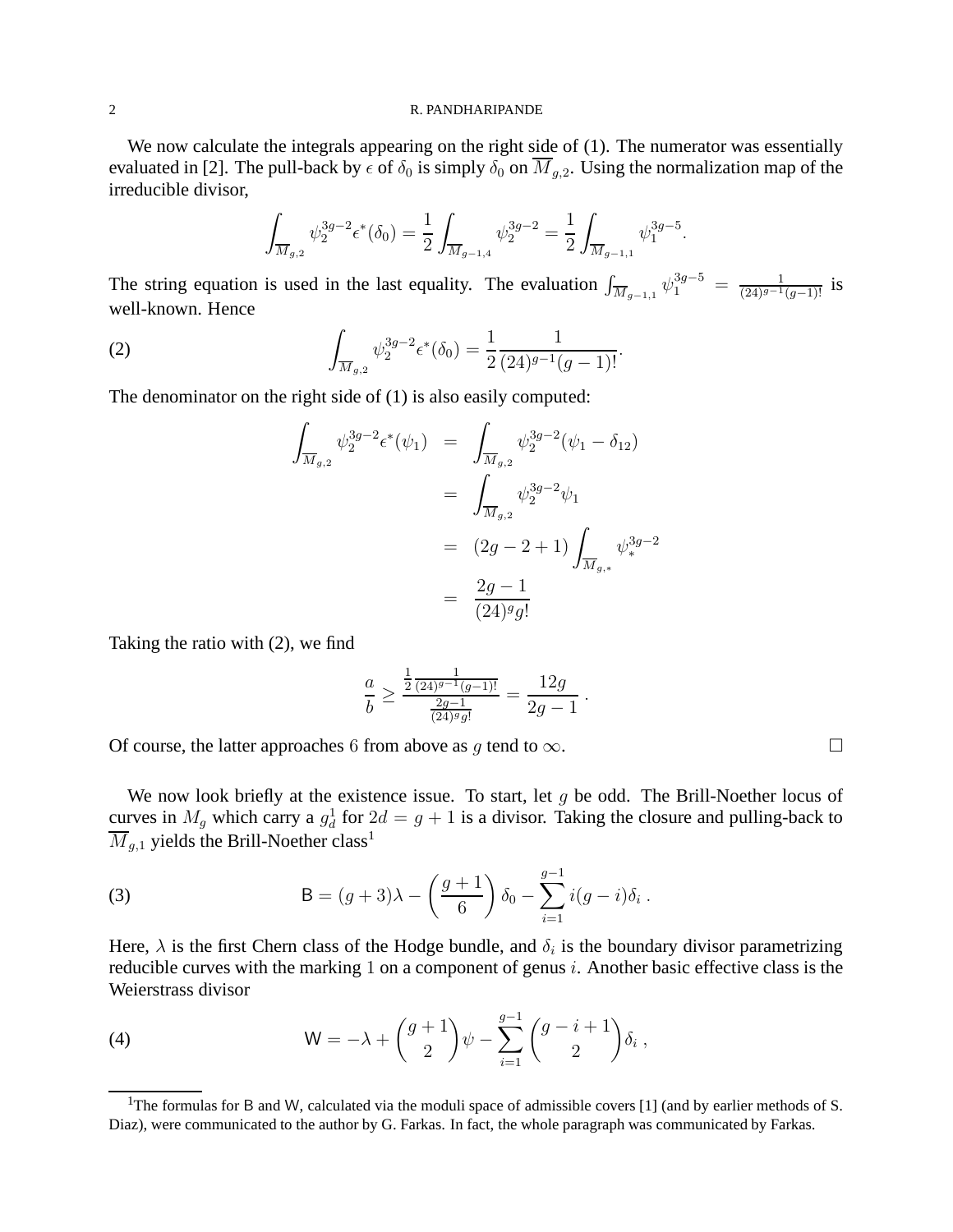parameterizing  $(C, p)$  where p is a Weierstrass point of C. The irreducible boundary divisor  $\delta_0$  does not appear in the formula for W. The divisor

$$
B + (g+3)W = (g+3)\binom{g+1}{2}\psi - \frac{g+1}{6}\delta_0 - \sum_{i=1}^{g-1} \left(i(g-i) + (g+3)\binom{g-i+1}{2}\right)\delta_i
$$

is then certainly effective. Since  $\frac{g+1}{6}$  is the smallest coefficient of the boundary divisors, we have established existence of effective divisors  $a\psi - b\delta$  for

$$
a = (g+3)\binom{g+1}{2}
$$
,  $b = \frac{g+1}{6}$ ,  $\frac{a}{b} = 3g^2 + 9g$ .

In fact, the same construction is valid in the  $q$  even case since Farkas has proven the effectivity of the class B defined by (3) for g even. Formula (4) for the Weierstrass divisor holds for all g. The slope  $3g^2 + 9g$  greatly exceeds the bound of Proposition 1.

**Proposition 2.** *If the class*  $a\psi - b\delta$  *is effective, then*  $\frac{a}{b} \ge 10$ *.* 

*Proof.* The idea here is to push-forward to  $M_q$ . Let D be an effective divisor of class  $a\psi - b\delta$  on  $M_{q,1}$ . Since  $\psi$  is nef, the push-forward

$$
\epsilon_*(\psi \cdot [\mathsf{D}]) \in A^1(\overline{M}_g)
$$

is the limit of classes of effective divisors. We easily compute

$$
\epsilon_*(\psi \cdot [\mathsf{D}]) = \epsilon_*(a\psi^2 - b\psi\delta)
$$
  
=  $a\kappa_1 - (2g - 2)b\delta$   
=  $12a\lambda - (a + (2g - 2)b)\delta$ ,

where the basic relation

$$
\lambda = \frac{1}{12}\kappa_1 + \frac{1}{12}\delta
$$

on  $\overline{M}_g$  is used in the last equality. By the main result of [2], effectivity of the push-forward implies

$$
\frac{12a}{a + (2g - 2)b} \ge \frac{60}{g + 4}.
$$

Writing s for the slope  $a/b$ , we see

$$
\frac{12s}{s + (2g - 2)} \ge \frac{60}{g + 4} \,,
$$

or equivalently,

$$
12(g+4)s \ge 60s + 60(2g-2).
$$

The conclusion  $s \ge 10$  immediately follows for  $g \ge 2$ .

For  $g = 1$ , the class  $\psi$  has degree  $\frac{1}{24}$  and the the class  $\delta$  has degree  $\frac{1}{2}$ . Hence, the stronger bound  $s \geq 12$  holds for  $g = 1$ .